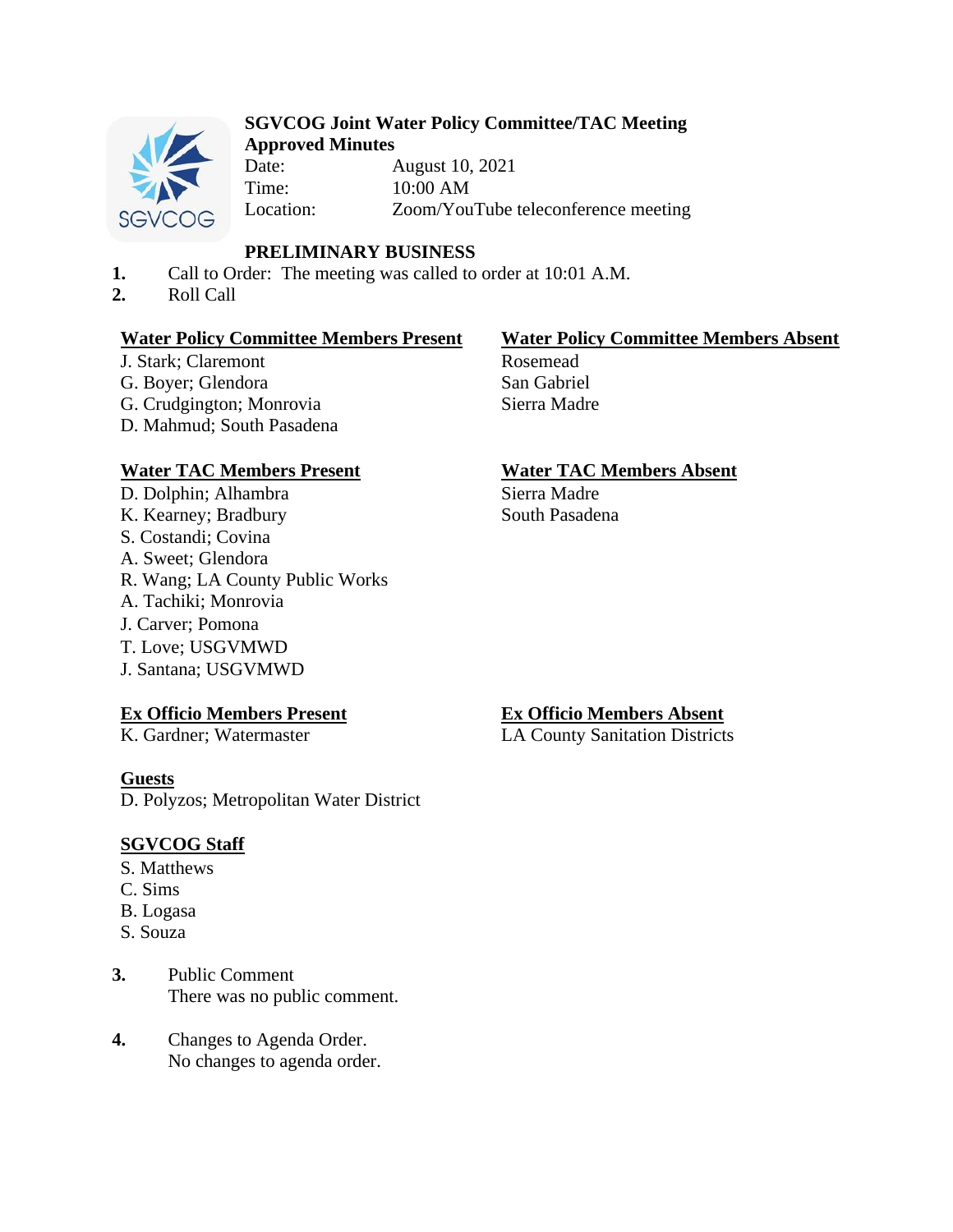## **CONSENT CALENDAR**

**5.** Water Committee/TAC April Meeting Minutes **There was a motion to approve the Water Committee/TAC May meeting minutes. (M/S: D. Mahmud/G. Boyer)**

#### **[MOTION PASSED]**

| <b>AYES:</b>    | Committee – Claremont; Glendora; Monrovia; South Pasadena            |
|-----------------|----------------------------------------------------------------------|
|                 | TAC – Alhambra; Bradbury; Covina; Glendora; Pomona; LA County Public |
|                 | <b>Works: USGVMWD</b>                                                |
| <b>NOES:</b>    |                                                                      |
| <b>ABSTAIN:</b> |                                                                      |
| <b>ABSENT:</b>  | Committee – Rosemead; San Gabriel; Sierra Madre                      |
|                 | TAC – Duarte; Monrovia; Sierra Madre; South Pasadena; SGVMWD;        |

### **PRESENTATIONS**

**6.** Introductory Remarks from SGVCOG President Becky Shevlin

SGVCOG President Becky Shevlin shared that she is happy to be working with the Committee. B. Shevlin added that SGVCOG is to be proud of the work the Water Policy Committee is doing with the MS4 permit and the technical components therein. B. Shevlin was also impressed by the San Gabriel Valley's representation in the MS4 discussions with the Regional Water Board.

**7.** Water Supply Update – Demetri Polyzos, Senior Engineer, Metropolitan Water District of Southern California; Tom Love, General Manager, Upper San Gabriel Valley Municipal Water District; Kelly Gardner, Assistant Executive Officer, Main San Gabriel Basin Watermaster

Demetri Polyzos, Senior Engineer at the Metropolitan Water District of Southern California, provided a presentation on this item. D. Polyzos shared information on California's water supply conditions, the State's drought actions, and MWD's drought operations. In 2021, below average precipitation, below average snowmelt runoff, and above average spring temperatures region wide have led to drought conditions in California. In May, Governor Newsom declared a State of Emergency Proclamation for 50 counties within the Klamath River, Russian River, Sacramento-San Joaquin Delta, and Tulare Lake watersheds, representing approximately 40 million people. Currently, none of the six counties within MWD's service area are under a drought emergency. However, there will be a gap between supply and demand, so MWD will be implementing a Water Surplus and Drought Management (WSDM) Plan to satisfy the 2021 supply-demand gap and preserve SWP carryover storage for 2022. The Committee members asked questions on the shortages and MWD programs.

### **UPDATE ITEMS**

**8.** Regional Phase I Municipal Separate Storm Sewer System (MS4) National Pollutant Discharge Elimination System (NPDES) Permit

S. Matthews, SGVCOG Management Analyst, provided information on this item. SGVCOG staff are currently developing an "MS4 101" document to provide an overview of the Permit, compliance updates, and an overarching resource guide on stormwater. This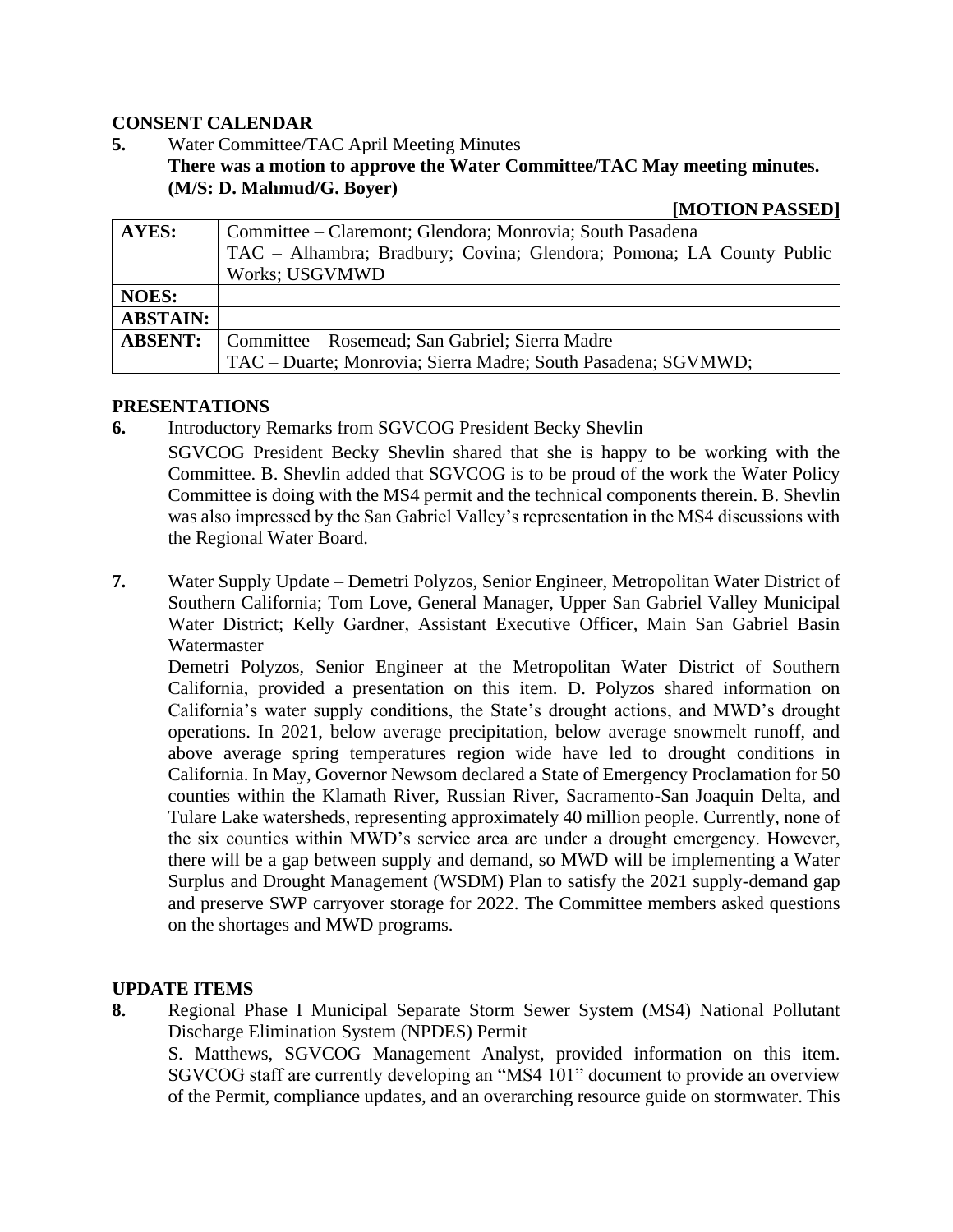will help inform and engage elected officials around the Permit and with the LA Regional Water Quality Control Board.

- **9.** State Water Resources Control Board Order on Approval of Watershed Management Programs (WMPs) and an Enhanced Watershed Management Program (EWMP) A. Tachiki provided information on this item. The Regional Water Board is working on outreach for its construction permit/training but clarified that the outreach doesn't necessarily affect cities as permittees.
- **10.** Safe Clean Water Program

S. Matthews provided information on this item. The Scoring Committee met last week and elected a chair and vice chair. Each WASC is coordinating strategic outreach and engagement plans. SIPs will be approved later this summer. All plans are on the Safe Clean Water website.

**11.** Federal and State Budget and Legislative Updates

S. Matthews provided information on this item. The Whittier Dam Safety Project funding has been approved at the federal level and it is now awaiting approval from the President. This year's state budget includes \$5.1 billion for drought preparedness and response and a \$1.3 billion climate resilience package to prepare for extreme heat, sea level rise, and environmental justice priorities. The \$5.1 billion package addresses immediate, emergency needs and aims to build regional capacity to manage droughts and safeguard water supplies. The package also includes \$211.5 million over two years to protect communities from sealevel rise and flooding through coastal wetland restoration; \$140 million for flood risk and reductions efforts for 1.1 million people; and \$200 million for habitat restoration and multibenefit projects.

- **12.** Litigation Updates There were no updates on this item.
- **13.** E/WMP Updates There were no updates on this item.
- **14.** Water TAC Chair Report A. Tachiki reported that the TAC convened one meeting since the last time the Water Policy Committee and TAC met to discuss the talking points for the upcoming MS4 workshops.
- **15.** Water Boards Update There were no updates on this item.

# **CHAIR'S REPORT**

G. Crudgington thanked B. Shevlin for participating in the committee meeting.

# **ANNOUNCEMENTS**

No announcements.